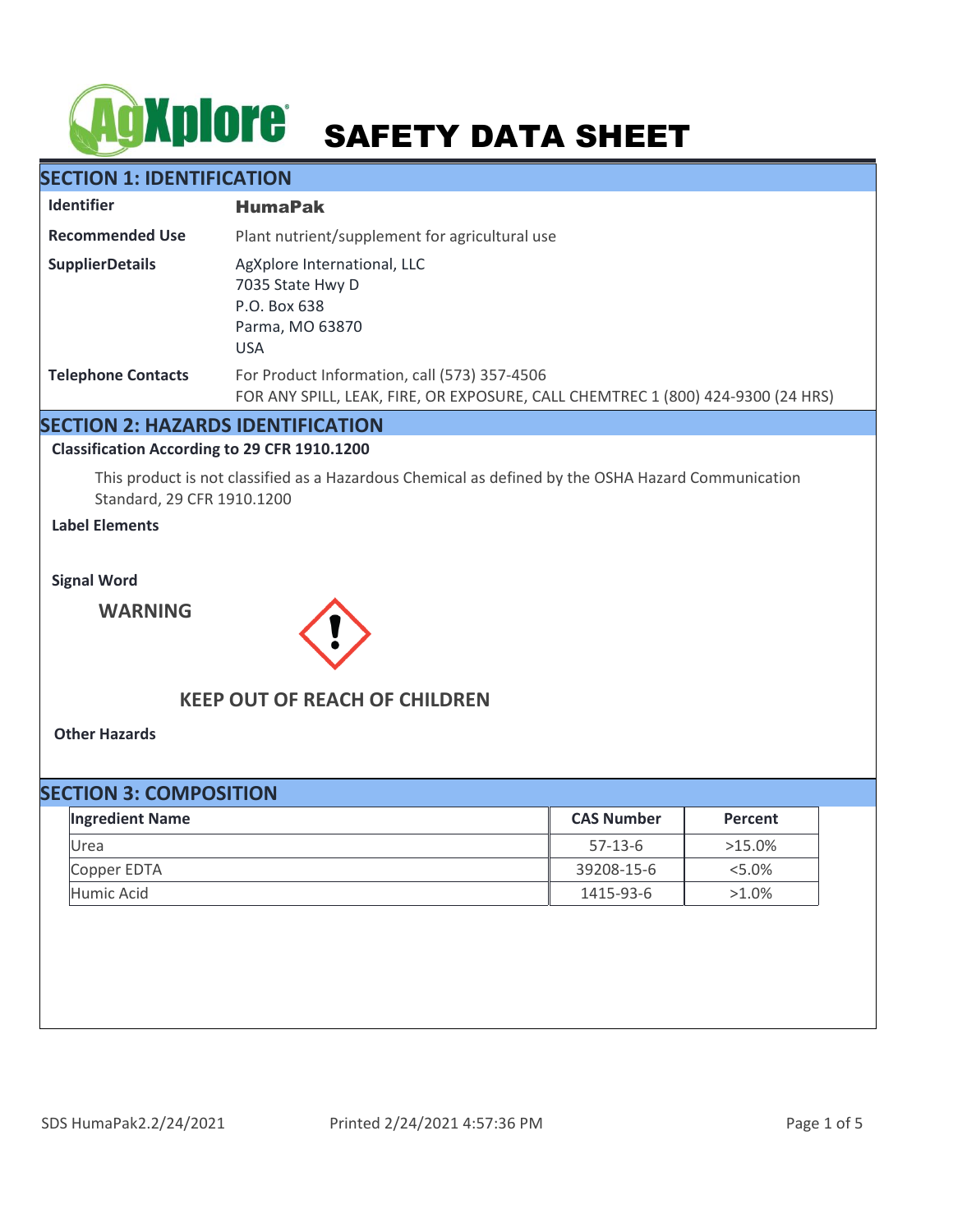## **SECTION 4: FIRST AID MEASURES**

#### **Description of First Aid Measures**

If symptoms occur, call a poison control center or doctor for treatment advice.

If in eyes: Hold eye open and rinse slowly and gently with water for 15-20 minutes. Remove contact lenses, if present, after the first 5 minutes, then continue rinsing eye.

If on skin: Take off contaminated clothing. Rinse skin immediately with plenty of water for 15-20 minutes. If swallowed: Call a poison control center or doctor immediately for advice. Have person sip a glass of water if able to swallow Do not induce vomiting unless told to do so by a poison control center or doctor. Do not give anything by mouth to an unconscious person.

If inhaled: Move person to fresh air. If person is not breathing, call 911 or an ambulance, then give artificial respiration, preferably by mouth-to-mouth, if possible.

#### **Most Important Symptoms and Effects Acute and Delayed**

#### **Immediate Medical Attention and Special Treatment**

Treat symptomatically. Have container with you when seeking medical advice.

Note to physician: No specific antidote. Treat symptomatically and according to the condition of the patient.

#### **SECTION 5: FIRE-FIGHTING MEASURES**

#### **Extinguishing Media**

Use water fog or fine spray, dry chemical fire extinguishers, carbon dioxide fire extinguishers, or foam. Do not use direct water stream, as this may spread the fire.

#### **Special Hazards Arising from the Substance or Mixture**

Avoid inhaling the fumes.

#### **Special Protective Equipment and Precautions for Firefighters**

Wear positive-pressure self-contained breathing apparatus (SCBA) and protective fire-fighting gear. If protective equipment is not available or is not used, fight fire from a protected location or safe distance. Consider the use of unmanned hold holders or monitor nozzles. Keep people away. Isolate the fire and deny unnecessary entry. Move container from fire area if this is possible without hazard. Immediately withdraw all peronnel from the area in case of rising sound from venting safety devices or discoloration of the container. Use water spray to cool fire exposed containers and fire affected zone until fire is out and the danger of reignition has passed.

## **SECTION 6: ACCIDENTAL RELEASE MEASURES**

#### **Personal Precautions Protective Equipment and Emergency Procedures**

Avoid inhalation of vapors, dusts, and spray mist. Avoid contact with skin and eyes. Spilled material may cause a slipping hazard. Use appropiate personal protective equipment (see section 8).

#### **Environmental Precautions**

Prevent further spillage if safe to do so. Prevent from entering into soil, ditches, sewers, waterways, and/or groundwater.

#### **Methods and Materials for Containment and Cleanup**

Contain spilled material if possible. Absorb with inert material and dispose of in accordance with applicable regulations. See additional information in Section 13 Disposal Considerations.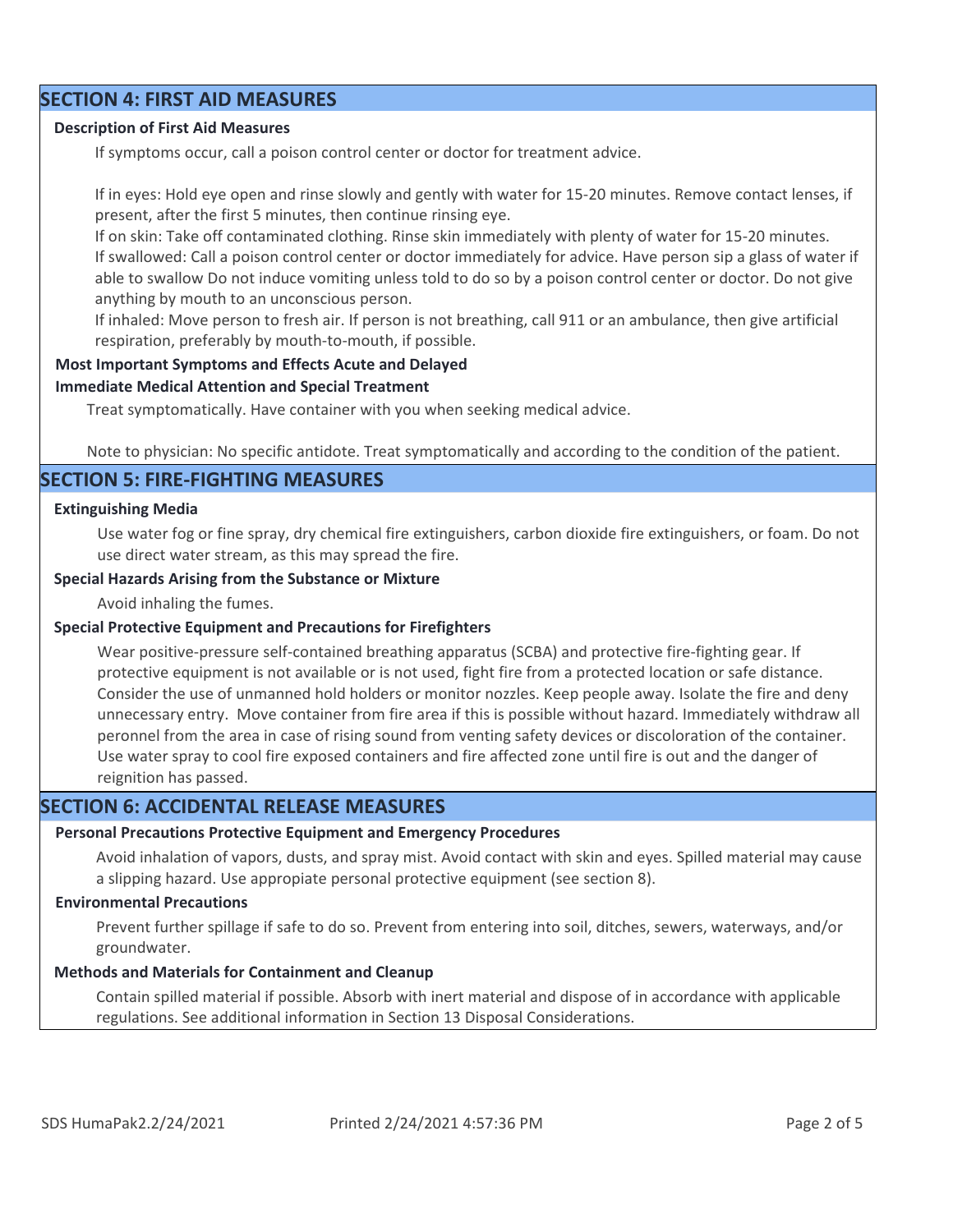## **SECTION 7: HANDLING AND STORAGE**

#### **Advice on Safe Handling**

Wear protective equipment. Avoid contact with eyes, skin, and clothing. Do not eat, drink, or smoke while handling this product. Ensure adequate ventilation. Avoid inhalation of dusts, vapors, or spray mist. Avoid prolonged exposure. Wash hands thoroughly after handling.

#### **Conditions for Safe Storage**

Store in original container. Do not freeze. Store away from direct sunlight or ultraviolet light. Store in a dry place. Do not reuse empty container. Do not allow water to be introduced into container. Do not contaminate water, food, or feed by storage or disposal.

## **SECTION 8: EXPOSURE CONTROLS/PERSONAL PROTECTION**

#### **Control Parameters**

No TLV/PEL listings for this mixture.

Appropriate engineering controls: Provide adequate ventilation. Provide eyewash station and safety shower.

#### **Exposure Controls**

Personal Protective Equipment: Wear splashproof goggles or shielded safety glasses, chemical-resistant gloves, long pants, long-sleeved shirt, shoes plus socks, and a chemical-resistant apron.

## **SECTION 9: PHYSICAL AND CHEMICAL PROPERTIES**

| <b>Physical State</b> | Liquid                 | <b>Evaporation Rate</b>          | Not Established        |
|-----------------------|------------------------|----------------------------------|------------------------|
| Appearance/Color      | Dark Brown             | Specific Gravity (H2O = 1.0)     | 1.04                   |
| Odor                  | Mild Odor              | Solubility in Water (by Weight)  | Dispersible            |
| <b>Odor Threshold</b> | No test data available | <b>Autoignition Temperature</b>  | No test data available |
| pH                    | $8.0 - 9.0$            | <b>Decomposition Temperature</b> | No test data available |
| <b>Freezing Point</b> | 32 °F                  | <b>Viscosity</b>                 | Not available          |
| <b>Flash Point</b>    | Closed Cup 102 °C      | <b>Liquid Density</b>            | $8.65$ lbs/gal         |
| <b>Vapor Pressure</b> | No test data available |                                  |                        |

## **SECTION 10: STABILITY AND REACTIVITY**

#### **Reactivity**

Stable. No dangerous reaction potential known under normal conditions of use.

#### **Chemical Stability**

Stable under normal temperature and storage conditions.

#### **Possibility of Hazardous Reactions**

Stable under normal conditions.

#### **Conditions to Avoid**

Avoid exposure to strong oxidizers, strong bases, and strong acids. Avoid extreme heat, open flame, sparks, and other sources of ignition.

#### **Incompatible Materials**

Strong acids, strong bases, and strong oxidizers.

#### **Hazardous Decomposition Products**

Decomposition products depend upon temperature, air supply, and the presence of other materials. Decomposition products may include, but are not limited to: aldehydes, alcohols, esters, and organic acids.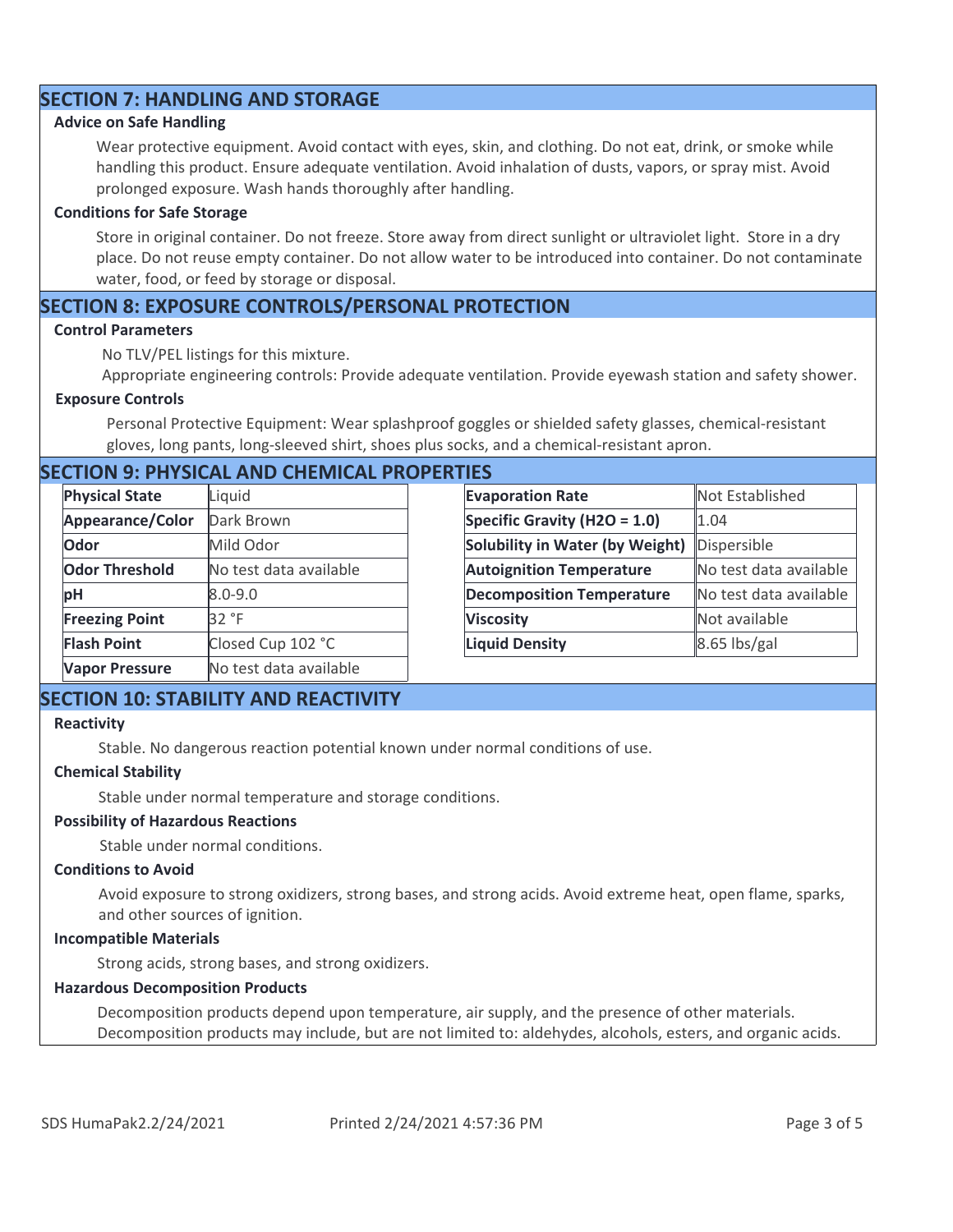## **SECTION 11: TOXICOLOGICAL INFORMATION**

#### **Information on Toxicological Effects**

ROUTES OF EXPOSURE Eye contact: May cause irritation. Skin contact: Can be absorbed, may cause irritation. Inhalation: Unknown. Ingestion: Unknown.

#### EXPOSURE SYMPTOMS

 Eye irritation: stinging, tearing, redness, swelling, and blurred vision. Skin irritation: Burning and skin damage. Allergic skin reaction:Redness and rash.

#### ACUTE AND CHRONIC EFFECTS

Contact may irritate or burn eyes. Components may be absorbed into the body through the skin. Prolonged inhalation may be harmful. Prolonged exposures may cause chronic effects.

ACUTE TOXICITY Oral: N/A Dermal: N/A Eye damage/eye irritation: May cause slight temporary eye irritation. Mist may cause eye irritation. Skin corrosion/irritation: N/A Carcinogenicity: N/A

## **SECTION 12: ECOLOGICAL INFORMATION**

#### **Ecotoxicity**

This product is not classified as environmentally hazardous.

Aquatic Acute Toxicity: EC50 Algae: N/A LC50 Crustacea: N/A LC50 Fish: N/A

#### **Persistence and Degradability**

Material is readily biodegradable.

#### **Bioaccumulative Potential**

No data available.

#### **Mobility in Soil**

No data available.

## **Other Adverse Effects**

No other known adverse effects.

## **SECTION 13: DISPOSAL CONSIDERATIONS**

## **Waste Treatment Methods**

Do not reuse empty container. Triple rinse, then offer for recycling or disposal in a sanitary landfill, or by other means in accordance with local, state, and federal regulations.

Dispose of waste materials at an approved waste disposal facility. Do not dump material in sewer or any body of water, or on the ground.